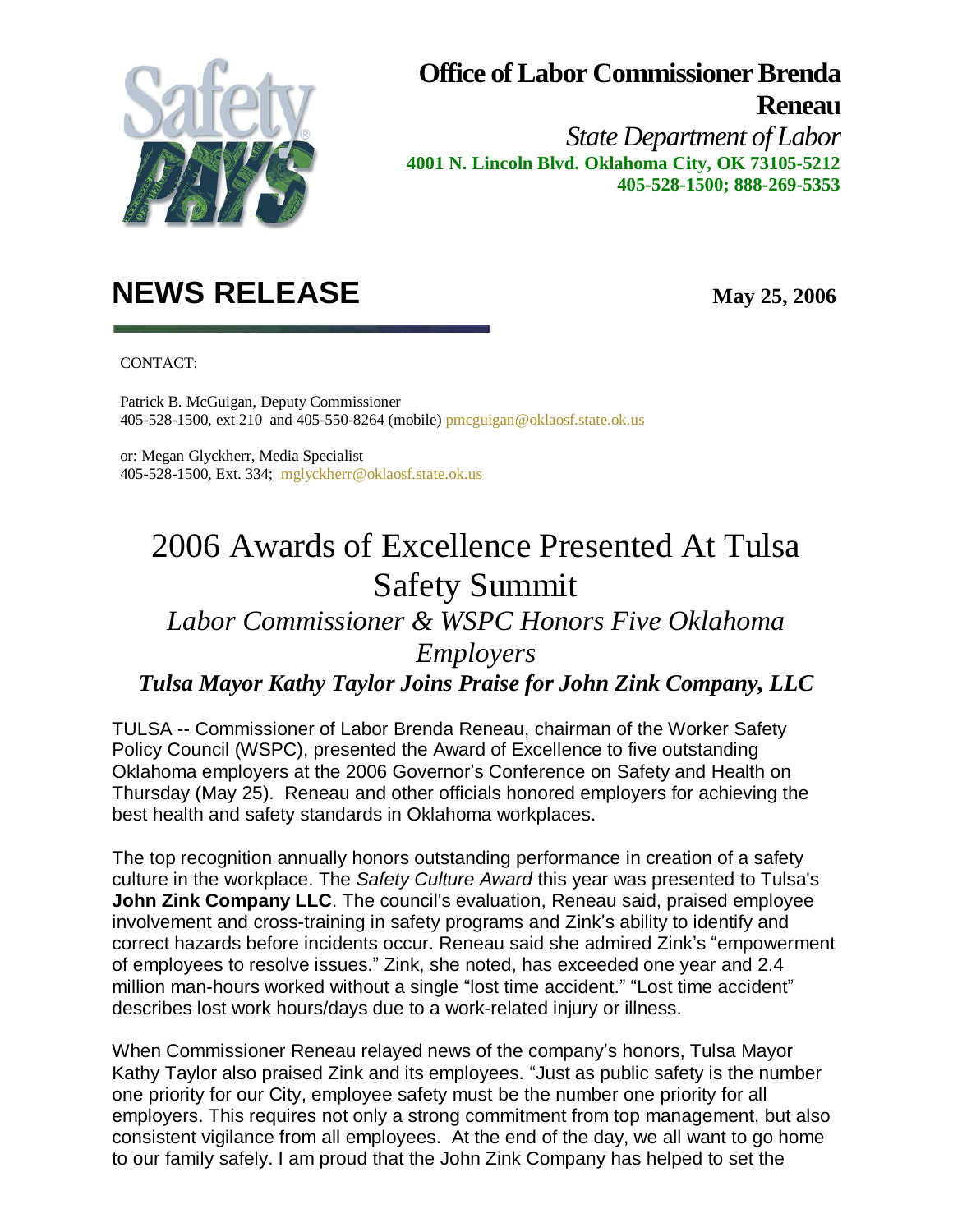standard for educating employees about the importance of safety in the workplace, and that Zink employees take their safety responsibilities so seriously," Taylor said.

All Zink employees receive health and safety instruction before they start work and are trained to detect hazards and report them. The management team and employees conduct root cause analyses when severe hazards are identified, investigate and correct risks before incidents occur. Zink is a member of the Environmental Protection Agency performance track and recognized as one of the top seven nationwide performers.



John Zink Company engineers and manufactures burner and air pollution equipment for a wide range of industries such as refineries, small industries, hospitals and schools. The company employs about 680 personnel. Since 1993, Zink has drastically reduced work-related accidents and worker's compensation costs. "Safety is our first priority," Health and Safety Manager Ed Barnaby said. The company awarded an extra paid vacation day in 2006 to celebrate recent safety program successes.

The 2006 *Award of Excellence*, *Public Sector*, was presented to **Pontotoc County** for its "total program" -- including consistent safety training, management and employee participation, and two-way communication to ensure safety and health guidelines are followed. Pontotoc County's approach paid off with a dramatic drop in medical payments due to work-related injuries and illnesses – from \$13,447 in 2004 to \$0 in 2005. "I've said it over and over -- '*Safety Pays®* ,'" Reneau said. "In this case both worker and taxpayers are the clear winners."

At a time of tremendous challenges for Oklahoma manufacturers, a major facility remains strong in safety and other benchmarks of success. The *Award of Excellence*, *Large Employer* was presented to **Michelin Ardmore**. Reneau praised the company's "Respect for People" philosophy and innovative "Safety Day" events, including empowerment of employees through standing safety committees. Reneau is a strong supporter of the tire manufacturer's programs to boost the involvement of workers in the production process.

Reneau commented, "Michelin Ardmore is one of the bright lights in the constellation of Oklahoma's high achieving and profitable businesses." In three years, the company has seen an 83% reduction in lost time accidents, a 55% cut in recordable incidents, and a 67% drop in the number of lost/restricted work days. Workers' comp costs have dropped a remarkable 45%.

The *Award of Excellence*, *Medium Employer*, was presented to **Acord Transportation Inc.**, **of Chandler** for commitment to training, communication among employees to make programs successful, and worker involvement to build a safety environment. In 2003, the company's total job-related medical claims were \$24,294. In 2005, claims were zero. Last November, Commissioner Reneau touted Acord at a Chandler ceremony after the firm became the first transportation company in state history to